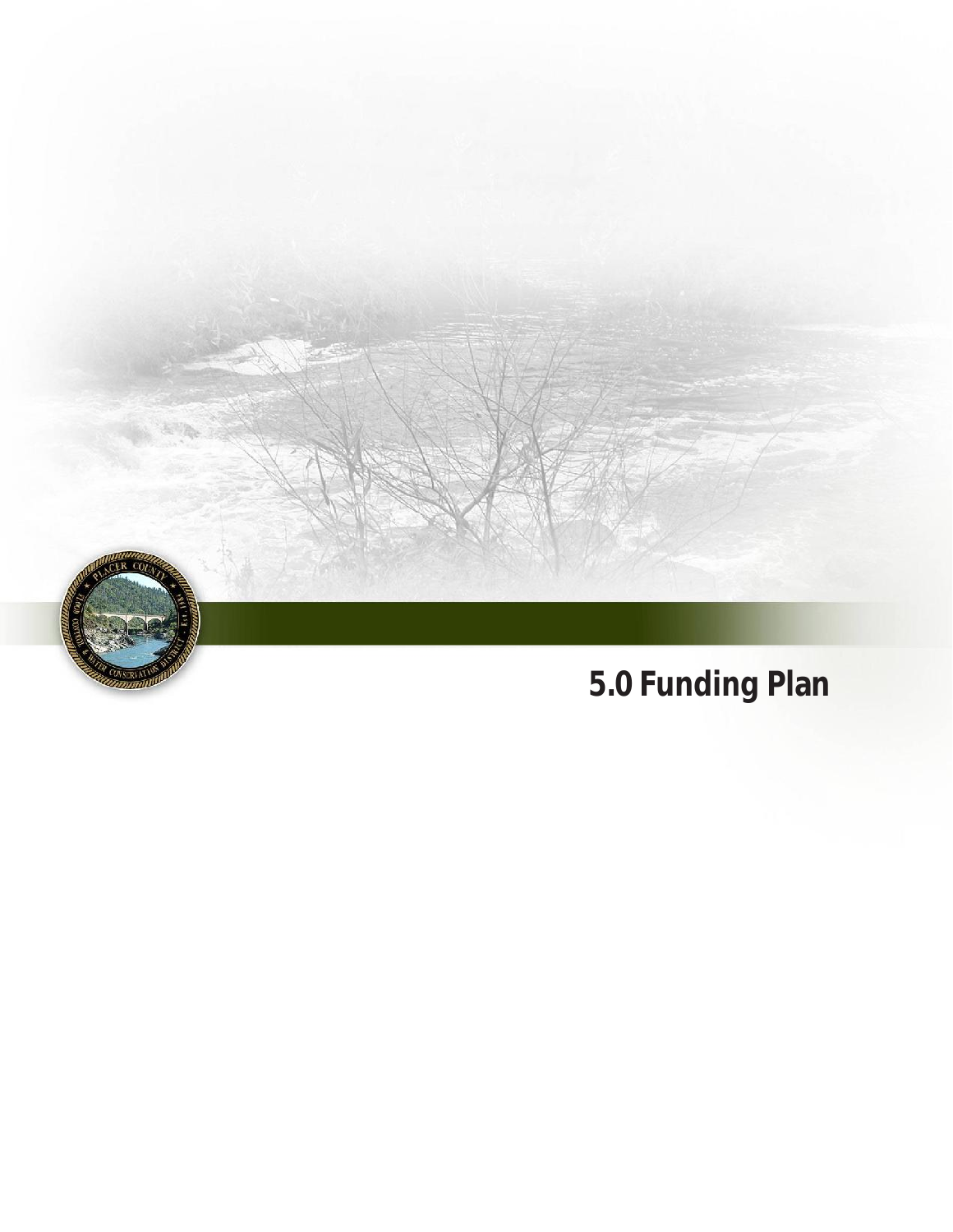# **5.0 FUNDING PLAN**

This section presents the funding plan options for the Plan Update. The purpose of these options is to identify a potential set of funding sources to adequately fund the capital improvements envisioned in the Plan Update and to fund ongoing costs of operations and maintenance. The drainage facilities recommended in this Plan Update are designed to mitigate for future new development based on General Plan build-out conditions of the various governmental jurisdictions comprising the Dry Creek watershed. As detailed in other sections of this Plan Update, the Antelope Creek at Atlantic Street project could, by itself, mitigate for expected future peak flow impacts at Vernon Street. Other projects are presented to provide options for the District in the event that all of the expected potential benefits from the Antelope Creek project turn out to not be achievable, or if the District decides to pursue projects to further reduce flooding or to mitigate for potential flow increases at locations other than Vernon Street. Additionally, the funding plan considers the existing balance of development impact fees that have been collected and the impacts that have occurred from 1992 through 2010 that have not yet been fully mitigated.

In addition to the regional drainage impacts addressed in this update, in many cases there will be a need for additional on-site drainage improvements for individual properties. Both the costs to correct pre-1992 existing deficiencies and to address onsite drainage improvements on individual properties are not included in this funding plan because these costs have not been quantified.

Due to the fact that the Dry Creek watershed overlaps several jurisdictions it is important that each jurisdiction contributes its fair share of funding for the necessary drainage improvements. Each jurisdiction's fair share includes collection of the regional development impact fees described in this section. Because the proposed projects do not mitigate for impacts from development downstream from Placer County, only the portion of Sacramento County in the Dry Creek watershed that is upstream from Placer County (portions of Orangevale along Linda Creek) is considered in the calculations of the potential fees.

# **5.1 FUNDING MECHANISMS UTILIZED TO DATE**

Since the original flood control plan was prepared in 1992, drainage improvements in Dry Creek have been funded with a combination of government grants and development impact fees. As they are collected, one time fees on new development are held in the Dry Creek Trust Fund and continue to be a part of the current funding plan. Due to the uncertainty of both the availability and amount of government grants, the primary options in this funding plan do not assume any grant funding.

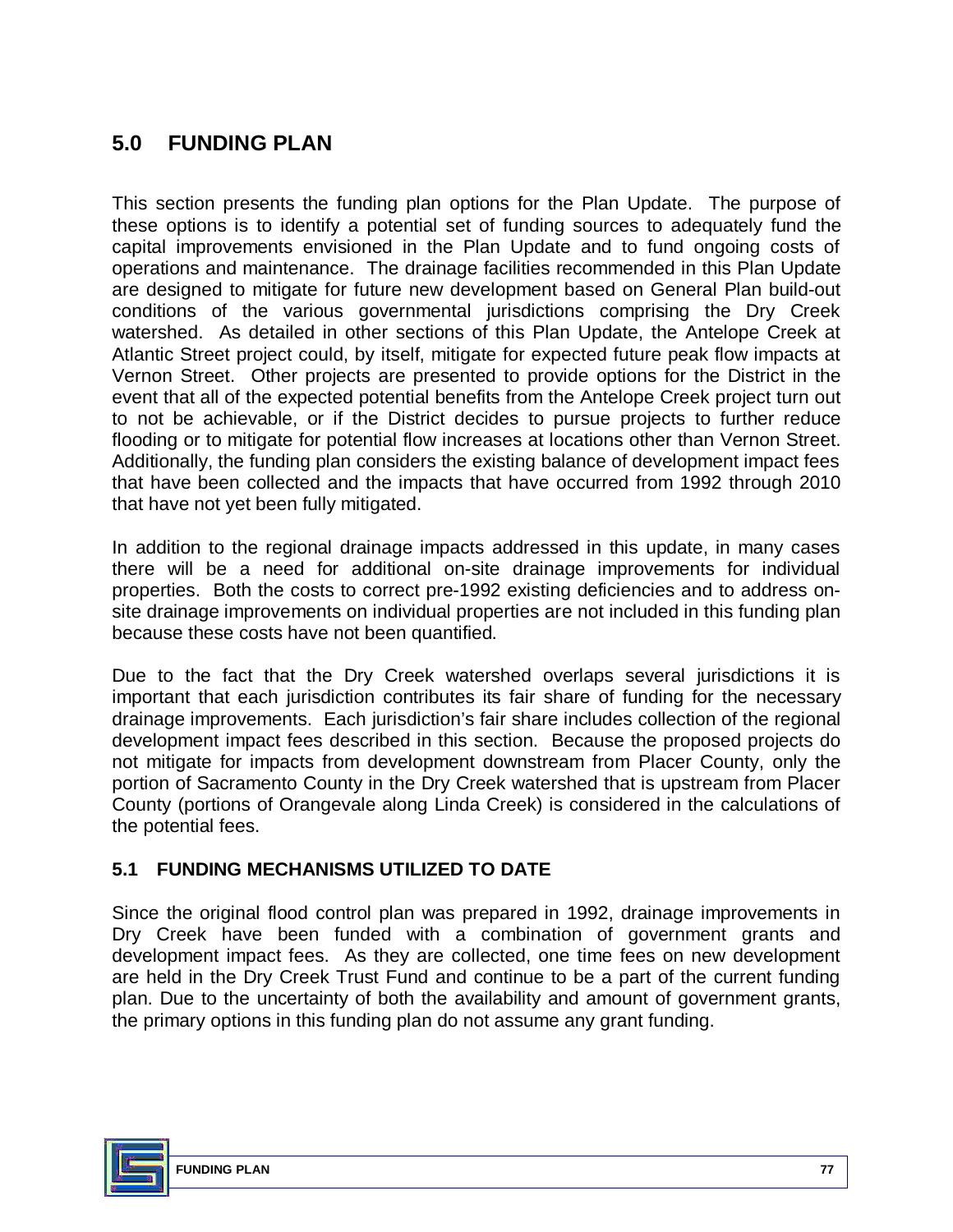# **5.2 FUNDING TO MITIGATE IMPACTS FROM NEW DEVELOPMENT**

This funding plan update is based upon the principle that new development is responsible for mitigating, as much as possible, the drainage impacts it creates. A summary of current and future peak flow increases (impacts) due to development is provided in Table 28.

|                    |  |  |  |  | Table 28: Summary of Current and Future Peak Flow Increases due to |  |
|--------------------|--|--|--|--|--------------------------------------------------------------------|--|
| <b>Development</b> |  |  |  |  |                                                                    |  |

| <b>Timeframe</b>    | Net Impacts at<br><b>Vernon Street</b><br>(cfs increase) | <b>Comments</b>                                                       |
|---------------------|----------------------------------------------------------|-----------------------------------------------------------------------|
| $1992 -$ Current    | 273                                                      | Net remaining impact after including completed<br>mitigation measures |
| Current - Build-out | 627                                                      | Estimated future impacts due to development                           |
| 1992 - Build-out    | 900                                                      |                                                                       |

Potential mitigation measures and their associated estimated costs are presented in Table 29.

| <b>Plan Identified</b><br><b>Mitigation Measure</b> | <b>Estimated CFS</b><br><b>Reduction</b><br>at Vernon Street | <b>Cost</b>           | <b>Cost/Benefit</b>      |  |
|-----------------------------------------------------|--------------------------------------------------------------|-----------------------|--------------------------|--|
| Antelope Creek @<br><b>Atlantic Street</b>          | 825                                                          | \$3,367,000           | \$4,000 / CFS Reduction  |  |
| Secret Ravine @<br>Secret College Blvd              | 175                                                          | \$3,234,000           | \$18,000 / CFS Reduction |  |
| Linda Creek @ Old<br>Auburn Road                    | 28                                                           | \$<br>932,000         | \$33,000 / CFS Reduction |  |
| Linda Creek @<br><b>Wedgewood Drive</b>             | 13                                                           | 1,019,000<br>\$       | \$78,000 / CFS Reduction |  |
| Linda Creek @<br>Auburn-Folsom Road                 | 12                                                           | \$1,008,000           | \$84,000 / CFS Reduction |  |
| Low Impact<br>Development                           | 174                                                          | Developer<br>Provided | Not Applicable           |  |
| <b>ALERT System</b><br>Upgrades                     | Not Applicable                                               | \$<br>234,000         | Not Applicable           |  |

### **Table 29: Potential Mitigation Measures Identified by the Dry Creek Plan Update**

Three options for the basis of a funding plan are provided with each consecutive option providing a slightly higher amount of peak flow mitigation at Vernon Street. Each option can be reasonably justified and the District can select which option they determine is most appropriate.

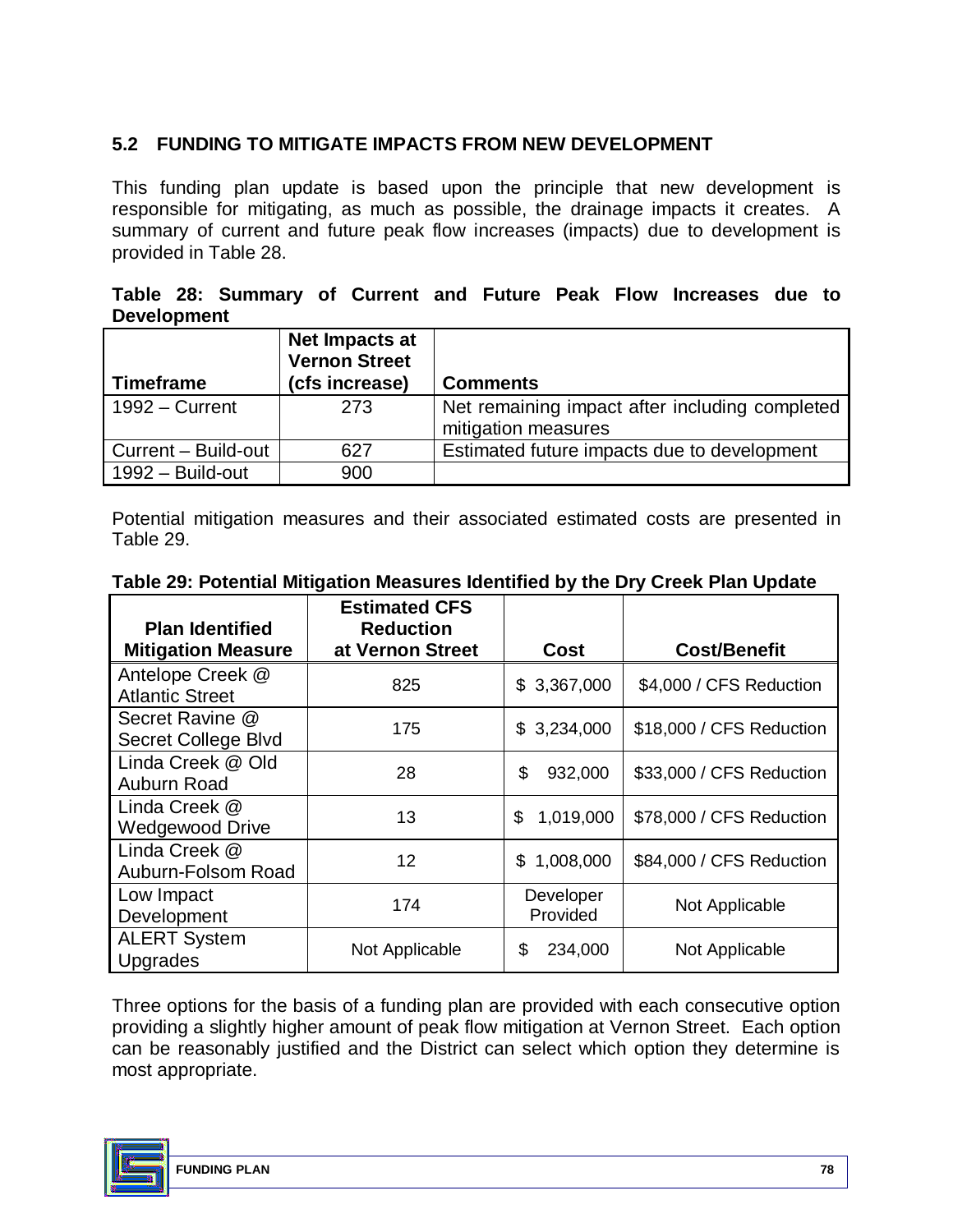Option 1: Implementation of the Antelope Creek flood flow reduction project plus the ALERT system upgrades for an expected cost of \$3,601,000. This option provides an estimated 999 cfs of peak flow reduction and assumes low impact development (LID) measures are fully implemented.

Option 2: Implementation of the Antelope Creek and Secret Ravine flood flow reduction projects plus the ALERT system upgrades for an expected cost of \$6,835,000. This option provides a more conservative total amount of peak flow reduction as compared to Option 1, with up to 1,174 cfs of reduction at Vernon Street, including the benefit assumed from LID measures.

Option 3: Implementation of all five flood flow reduction projects plus the ALERT system upgrades for an expected cost of \$9,794,000. This option provides the largest amount of peak flow reduction of all three options at up to 1,227 cfs at Vernon Street, including the benefit assumed from LID measures.

Development impact fees are presented for each of these three options considering that the existing Dry Creek Trust fund balance will pay for a portion of the Antelope Creek project to mitigate for unmitigated impacts to-date.

As such, three primary funding plan options are provided based on an assumption that new development pays one time fees in a sufficient amount, once combined with current remaining fees in the Dry Creek Trust fund, to fund the costs of the option selected. A fourth funding plan option, Option 1A, is based on Option 1, but assumes costs are reduced by \$500,000, an amount of aid expected to be obtained from Proposition 84 grant funding specifically for the Antelope Creek flood flow reduction project. This Plan Update provides four alternative funding plan schedules of development fees (and two additional alternative schedules could also be calculated for Options 2 and 3 reduced by expected grant funding); the one selected by the District would replace the fee schedule that is currently in place in each of the jurisdictions of the Dry Creek watershed.

Currently, each of the jurisdictions in the watershed has its own set of development fees; and, those fees vary depending on the sub-basin in which the development is located. Each of the alternative updated funding plans is a uniform schedule of fees across all sub-basins in the watershed. The reason for this change is that the updated hydrology models indicate that it would be more appropriate for the costs of drainage facilities to be shared equally for properties throughout the watershed upstream from the point where Dry Creek crosses the Placer County and Sacramento County line. The potential projects were conceived using a watershed-wide approach and the potential benefits of the projects were also considered based on regional benefits, not only benefits local to the projects. Therefore, it would not be appropriate to have a variable allocation of the costs of the recommended drainage facilities among the various sub-basins in the Dry Creek watershed. Furthermore, a uniform fee schedule will provide for easier administration by the multiple jurisdictions.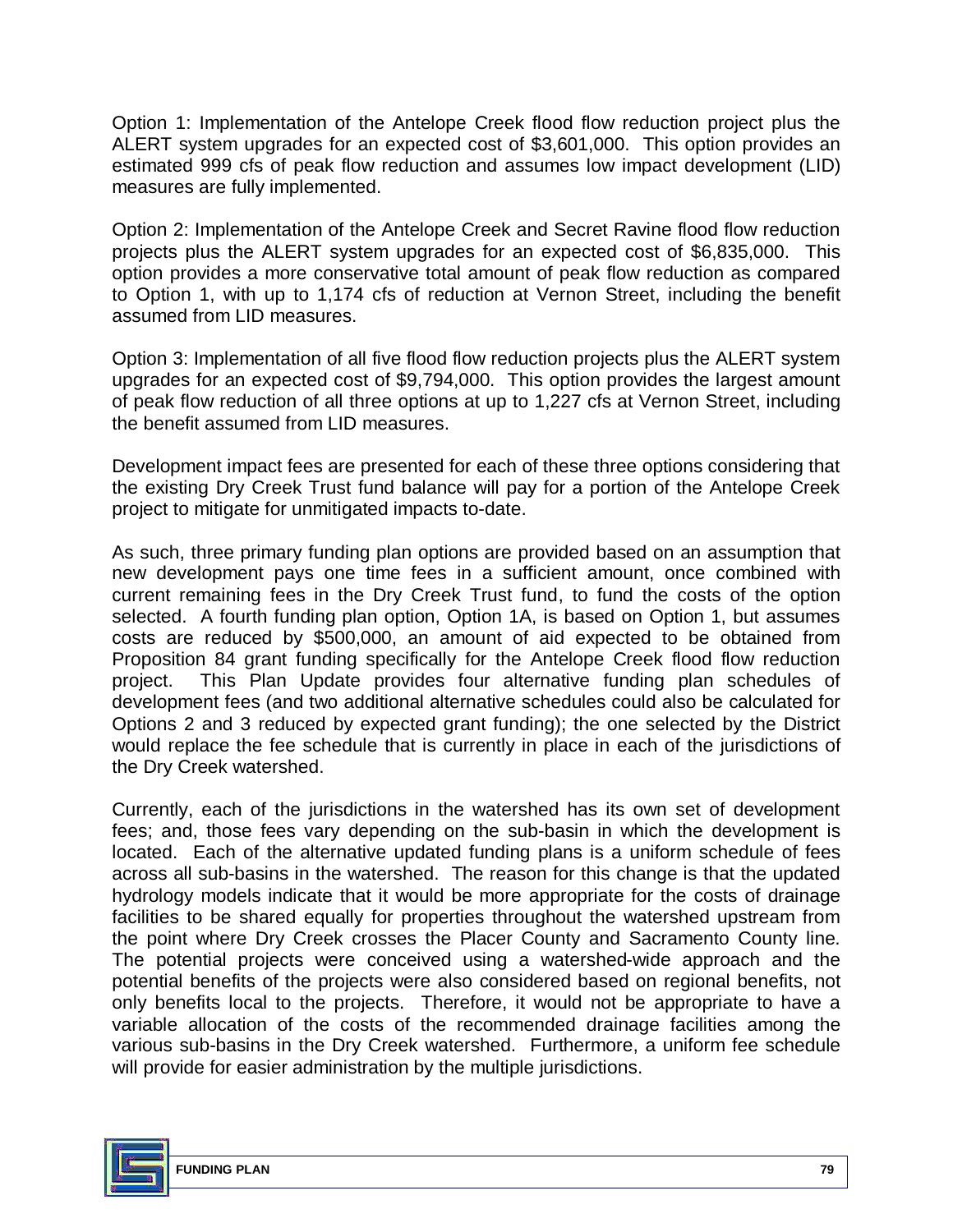Each jurisdiction currently collects a separate development fee for single family residential (defined as four dwelling units per acre and less), high density residential (greater than four dwelling units per acre), and commercial/industrial uses. The development fees vary for each of these land uses due to the relative drainage impacts, measured by impervious surface area, and adjusted for typical densities of development. Sacramento County has a fee schedule that is structured differently than the other jurisdictions.

On a preliminary basis, the development fees for the four options are listed in Table 30, and compared to the current fee.

| Use Category                       | <b>Current Development</b><br>Fee $(2010)$ | Option 1   | Option 1A   | Option 2   | Option 3     |
|------------------------------------|--------------------------------------------|------------|-------------|------------|--------------|
| Single Family<br>Residential       | \$224 to \$826/unit                        | \$174/unit | \$134/unit  | \$430/unit | \$664/unit   |
| <b>High Density</b><br>Residential | \$113 to \$231/unit                        | \$71/unit  | $$55/$ unit | \$177/unit | \$274/unit   |
| Commercial/<br>Industrial          | \$1,350 to \$2,763/acre                    | \$360/acre | \$278/acre  | \$890/acre | \$1,374/acre |

**Table 30: 2010 Development Fees and Development Fees for Three Options**

Note 1: 2010 fee schedule for all jurisdictions except Sacramento County. Sacramento County collects fees differently than the other jurisdictions.

These preliminary development fee estimates have been prepared consistent with AB 1600 (Government Code §66000 et. seq.) requirements based on the estimated impervious area applicable to each land use. A final set of development fees for the selected option will be fully documented by an AB 1600 nexus study, which will be completed before a new fee schedule is formally adopted.

One challenge of development fees as a source of funding is that they fluctuate over time – fee revenues are high when real estate conditions are strong and low when real estate conditions are weak, as is the case today. However, because the basis for collecting development fees is to mitigate impacts from new development, the variability of development fee revenues is not necessarily problematic for the funding of those drainage facilities mitigating new development impacts. In some cases, private development can provide up-front funding for regional drainage facilities if those facilities are required in order for a specific development project to proceed, such as a large subdivision. In these cases, the private developer might be eligible for future fee credits and/or reimbursements from other developments that benefit from these improvements. Fees can be adjusted over time based on the Engineering News Record Construction Cost Index to address future project cost increases.

# **5.3 FUNDING TO CORRECT EXISTING DEFICIENCIES AND O&M COSTS**

The Plan Update determined that the mitigation to-date has not fully mitigated for impacts to-date and that existing deficiencies remain in the flood control system from pre-1992 Plan condition. Using the existing development fee balance to fund part of the Antelope Creek flood flow reduction project could essentially fully mitigate for the

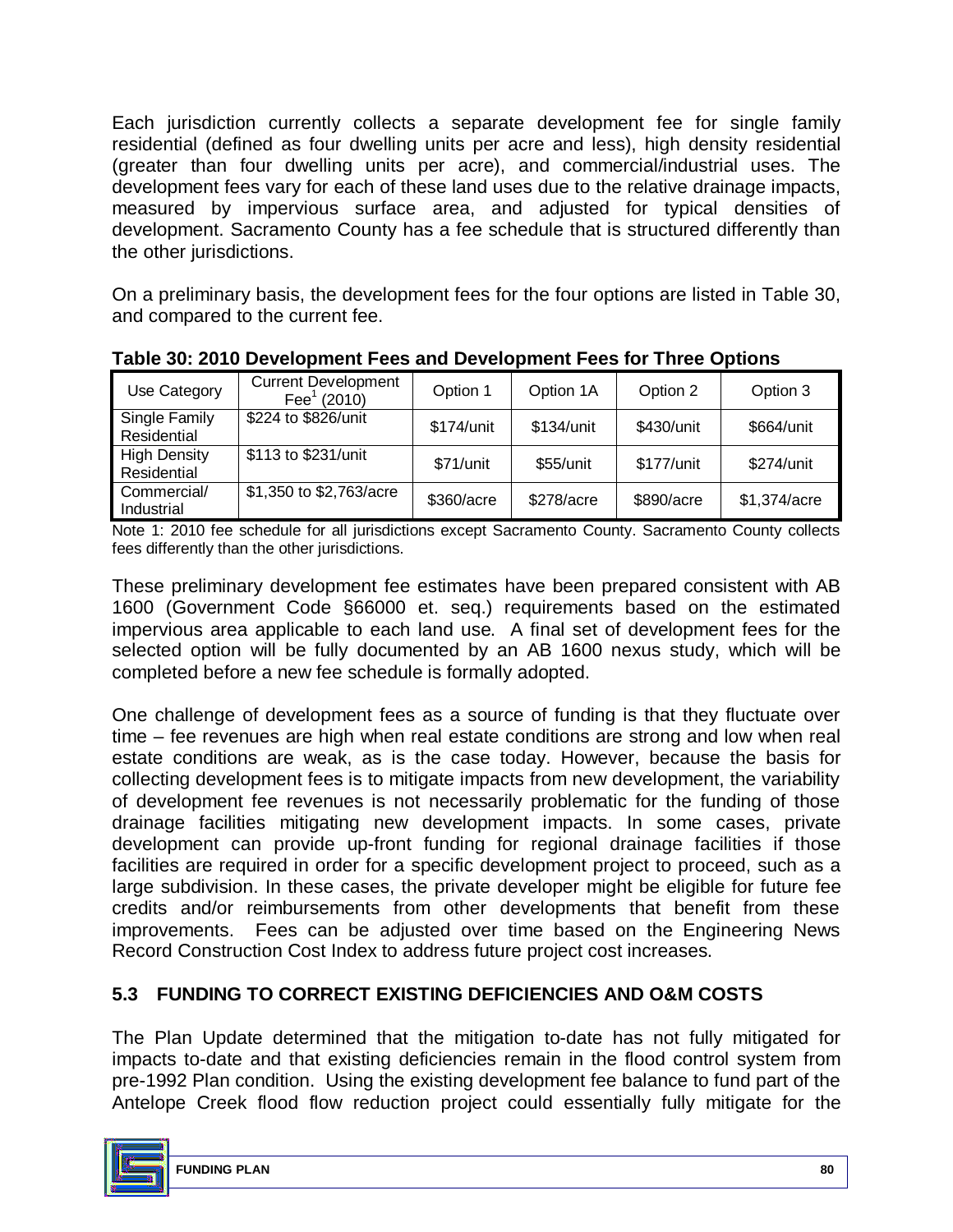impacts from 1992 to 2010 that have not been fully mitigated. The Plan Update concludes that non-structural flood control measures, such as the elevation and buy-out program, will be the most cost effective method to correct pre-1992 existing deficiencies. Elevation and buy-out programs are typically funded through federal or state grant programs that require local matching funds from the private property owner for up to 25 percent of the total cost. The number of private properties that may ultimately participate in an elevation and buy-out program is not known and, considering this and potential federal funding sources, the costs of such a program has not been quantified.

The District's costs for ongoing operations and maintenance (O&M) will increase as additional drainage facilities are built and as upgrades are made to the ALERT system. Current annual maintenance costs for the ALERT system and the Miners Ravine Off-Channel Detention Basin are approximately \$46,000 per year. Additionally, the estimated life cycle replacement cost for the Miners Ravine Off-Channel Detention Basin is \$32,000 per year, for total O&M and capital replacement costs of \$78,000 per year. Inclusion of the Antelope Creek flood flow reduction project and ALERT system upgrades would result in total O&M and capital replacement costs of \$174,000 per year (see Appendix L for further detail).

The funding mechanisms that are potentially available to the jurisdictions to fund the costs to correct existing deficiencies and ongoing O&M costs include the following:

- County Service Areas (CSA)
- · Mello Roos Community Facilities Districts (CFD)
- · Utility Fees
- · Government Grants
- · General Funds
- · In-kind services from local jurisdictions

Since each jurisdiction in the Dry Creek watershed faces a unique set of local circumstances, the funding solutions that are utilized by one jurisdiction may not necessarily be ideal for another. For example, Mello Roos CFD financing is often utilized in large land development projects because in those projects land is typically controlled by a small number of property owners and, therefore, the voting requirements needed to adopt the district are more easily satisfied. Thus, jurisdictions that have the potential for large land development projects are more likely to be able to utilize CFD financing than those that do not.

The costs to fund ongoing O&M and life cycle replacement costs should be shared equitably among the jurisdictions that comprise the Dry Creek watershed. One approach to such an allocation is to spread the costs based on a proportionate share of impervious area. Table 31 presents two options for making the allocations. Option 1 is to base the allocation on the change in impervious area from 1992 to build-out, considering the time frame of the 1992 Plan and this Plan Update. Option 2 is to base the allocation on the total impervious area that is expected at build-out. Actual O&M

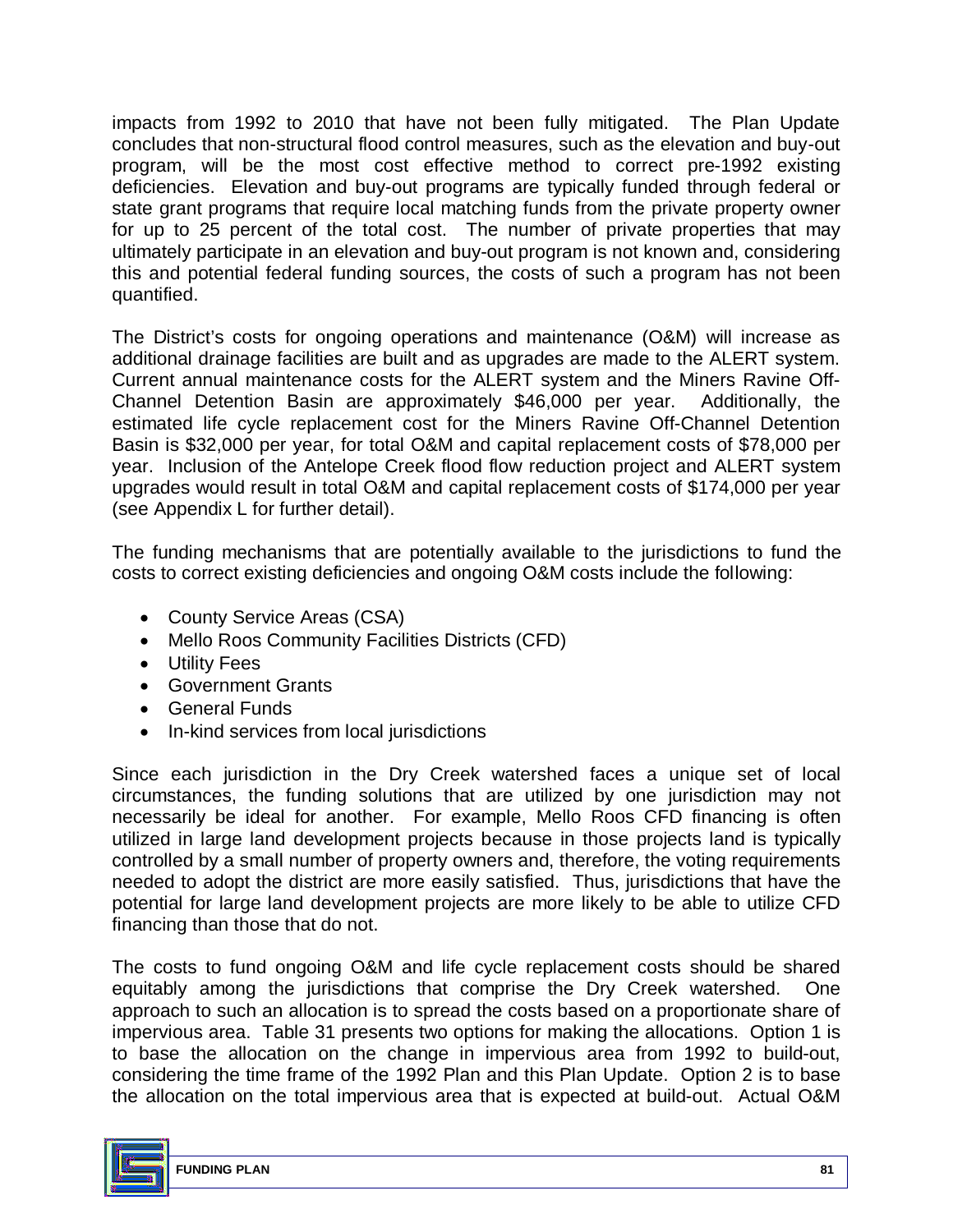and life cycle costs would need to be adjusted over time as the projects are implemented. Table 32 lists the allocation of current O&M and facilities replacement costs (\$78,000 per year) based on the options presented in Table 31 and Table 33 similarly lists the allocation of O&M and facilities replacement costs with the implementation of the Antelope Creek flood flow reduction project and ALERT system upgrades (\$174,000 per year).

A final set of allocation options for O&M will be fully documented by the future AB 1600 nexus study described in Section 5.2.

| <b>Jurisdiction</b>                  | <b>Added Impervious Area</b><br>1992 to Build-out<br>(sq. mi) | <b>Option 1</b><br><b>Percent of</b><br>Total | <b>Impervious Area</b><br>at Build-out<br>(sq. mi) | <b>Option 2</b><br><b>Percent of</b><br><b>Total</b> |
|--------------------------------------|---------------------------------------------------------------|-----------------------------------------------|----------------------------------------------------|------------------------------------------------------|
| <b>Placer County</b>                 | 4.98                                                          | 36                                            | 7.74                                               | 35                                                   |
| City of Roseville                    | 4.78                                                          | 28                                            | 6.94                                               | 32                                                   |
| Sacramento County                    | 0.49                                                          | 3                                             | 0.74                                               | 3                                                    |
| City of Rocklin                      | 3.06                                                          | 27                                            | 5.08                                               | 23                                                   |
| Town of Loomis                       | 1.04                                                          | 6                                             | 1.46                                               |                                                      |
| <b>Total: Dry Creek</b><br>Watershed | 14.35                                                         | 100                                           | 21.96                                              | 100                                                  |

**Table 31: Basis for O&M Cost Allocation Options**

## **Table 32: Allocation Options for Current O&M and Capital Replacement Costs<sup>1</sup>**

| <b>Jurisdiction</b>                  | <b>Option 1</b><br>Allocation (%) | Option 1<br>Allocation (\$/yr) | <b>Option 2</b><br>Allocation (%) | <b>Option 2 Allocation</b><br>(\$/yr) |
|--------------------------------------|-----------------------------------|--------------------------------|-----------------------------------|---------------------------------------|
| <b>Placer County</b>                 | 36                                | \$28,080                       | 35                                | \$27,300                              |
| City of Roseville                    | 28                                | \$21,840                       | 32                                | \$24,960                              |
| <b>Sacramento County</b>             | 3                                 | \$2,340                        | 3                                 | \$2,340                               |
| City of Rocklin                      | 27                                | \$21,060                       | 23                                | \$17,940                              |
| Town of Loomis                       | 6                                 | 4.680                          |                                   | \$<br>5,460                           |
| <b>Total: Dry Creek</b><br>Watershed | 100                               | \$78,000                       | 100                               | \$78,000                              |

Note 1: Costs expressed in 2010 dollars.

### **Table 33: Allocation Options for O&M and Capital Replacement Costs after Completion of Antelope Creek Project and ALERT Upgrades**

| <b>Jurisdiction</b>                  | <b>Option 1</b><br>Allocation (%) | Option 1<br>Allocation (\$/yr) | <b>Option 2</b><br>Allocation (%) | <b>Option 2 Allocation</b><br>$(\frac{5}{yr})$ |
|--------------------------------------|-----------------------------------|--------------------------------|-----------------------------------|------------------------------------------------|
| <b>Placer County</b>                 | 36                                | \$62,640                       | 35                                | \$60,900                                       |
| City of Roseville                    | 28                                | \$48,720                       | 32                                | \$55,680                                       |
| Sacramento County                    | 3                                 | \$5,220                        | 3                                 | \$5,220                                        |
| City of Rocklin                      | 27                                | \$46,980                       | 23                                | \$40,020                                       |
| Town of Loomis                       | 6                                 | \$10,440                       |                                   | \$12,180                                       |
| <b>Total: Dry Creek</b><br>Watershed | 100                               | \$174,000                      | 100                               | \$174,000                                      |